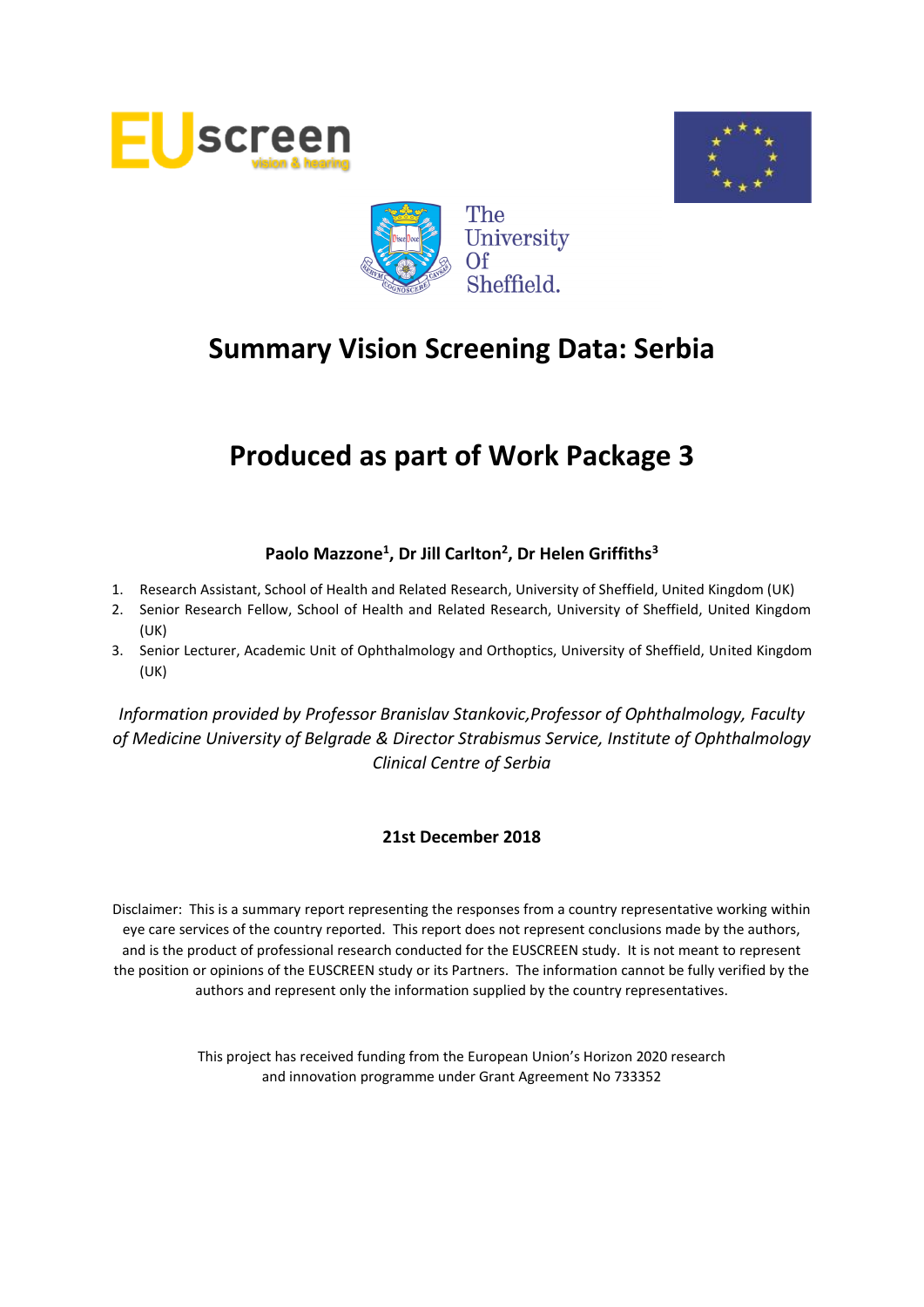



#### **Contents**

| $\mathbf{1}$   |                     | <b>Glossary of Terms: Vision Screening</b>  |                |  |  |  |  |  |
|----------------|---------------------|---------------------------------------------|----------------|--|--|--|--|--|
| $\overline{2}$ |                     | Abbreviations                               |                |  |  |  |  |  |
| 3              |                     | Population and Healthcare Overview          | $\mathbf{1}$   |  |  |  |  |  |
| 4              |                     | Vision Screening Commissioning and Guidance | 3              |  |  |  |  |  |
| 5              | Screening programme |                                             |                |  |  |  |  |  |
|                | 5.1                 | Vision screening - Preterm babies           | 4              |  |  |  |  |  |
|                | 5.2                 | Vision screening - Birth to 3 months        | $\overline{4}$ |  |  |  |  |  |
|                | 5.3                 | Vision screening - 3 months to 36 months    | 4              |  |  |  |  |  |
|                | 5.4                 | Vision screening - 36 months to 7 years     | 4              |  |  |  |  |  |
| 6              |                     | <b>Automated Screening</b>                  | 9              |  |  |  |  |  |
| 7              |                     | Provision for Visually Impaired             | 10             |  |  |  |  |  |
| 8              |                     | Knowledge of existing screening programme   | 11             |  |  |  |  |  |
|                | 8.1                 | Prevalence/Diagnosis                        | 11             |  |  |  |  |  |
|                | 8.2                 | Coverage                                    | 11             |  |  |  |  |  |
|                | 8.3                 | Screening evaluation                        | 11             |  |  |  |  |  |
|                | 8.4                 | <b>Treatment success</b>                    | 11             |  |  |  |  |  |
| 9              |                     | Costs of vision screening in children       | 12             |  |  |  |  |  |
|                | 9.1                 | Cost of vision screening                    | 12             |  |  |  |  |  |
|                | 9.2                 | Cost of treatment for amblyopia             | 12             |  |  |  |  |  |
|                | 9.3                 | Cost of Treatment for strabismus            | 12             |  |  |  |  |  |
|                | 9.4                 | Cost of treatment for cataract              | 12             |  |  |  |  |  |
| 10             | References<br>13    |                                             |                |  |  |  |  |  |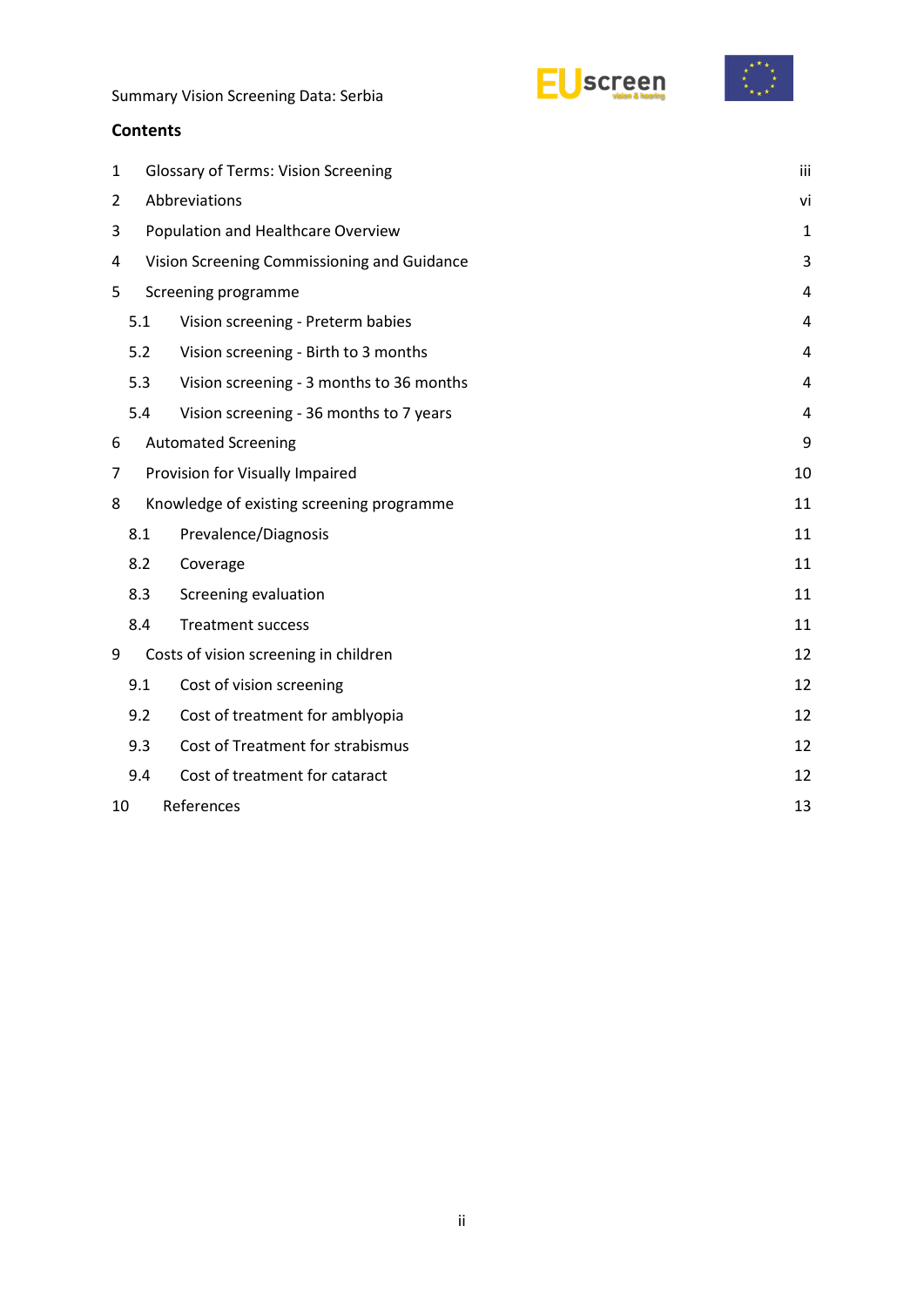



# <span id="page-2-0"></span>**1 Glossary of Terms: Vision Screening**

| <b>Abnormal test result</b> | A test result where a normal "pass" response could not be                                                                                                        |  |  |  |
|-----------------------------|------------------------------------------------------------------------------------------------------------------------------------------------------------------|--|--|--|
|                             | detected under good conditions. The result on screening                                                                                                          |  |  |  |
|                             | equipment may indicate "no response," "fail," or "refer."                                                                                                        |  |  |  |
| <b>Attendance rate</b>      | The proportion of all those invited for screening that are tested<br>and receive a result:                                                                       |  |  |  |
|                             | Invited for screening includes all those that are offered<br>$\bullet$<br>the screening test.<br>Tested and receive a result could be a "pass" or "referral<br>٠ |  |  |  |
|                             | to diagnostic assessment".                                                                                                                                       |  |  |  |
|                             | Attendance rate provides information on the willingness of<br>families to participate in screening.                                                              |  |  |  |
| <b>Compliance with</b>      | The percentage of those who are referred from screening to a                                                                                                     |  |  |  |
| referral (percentage)       | diagnostic assessment that actually attend the diagnostic<br>assessment.                                                                                         |  |  |  |
|                             | Percentage of compliance provides information on the                                                                                                             |  |  |  |
|                             | willingness of families to attend the diagnostic assessment after                                                                                                |  |  |  |
|                             | referral from screening.                                                                                                                                         |  |  |  |
|                             |                                                                                                                                                                  |  |  |  |
|                             |                                                                                                                                                                  |  |  |  |
| Coverage                    | The proportion of those eligible for screening that are tested and                                                                                               |  |  |  |
|                             | receive a result:                                                                                                                                                |  |  |  |
|                             | ٠                                                                                                                                                                |  |  |  |
|                             | Eligible for screening includes those within the population                                                                                                      |  |  |  |
|                             | that are covered under the screening or health care                                                                                                              |  |  |  |
|                             | programme.<br>Tested and receive a result could be a "pass" or "refer to                                                                                         |  |  |  |
|                             | diagnostic assessment".                                                                                                                                          |  |  |  |
|                             |                                                                                                                                                                  |  |  |  |
|                             | Factors such as being offered screening, willingness to                                                                                                          |  |  |  |
|                             | participate, missed screening, ability to complete the screen, and                                                                                               |  |  |  |
|                             | ability to document the screening results will influence the                                                                                                     |  |  |  |
|                             | coverage.                                                                                                                                                        |  |  |  |
| <b>False negatives</b>      | The percentage of children with a visual deficit (defined by the                                                                                                 |  |  |  |
|                             | target condition) that receive a result of "pass" during screening.                                                                                              |  |  |  |
|                             |                                                                                                                                                                  |  |  |  |
|                             | Example: If 100 children with visual deficit are screened, and 1<br>child passes the screening, the percentage of false negatives is                             |  |  |  |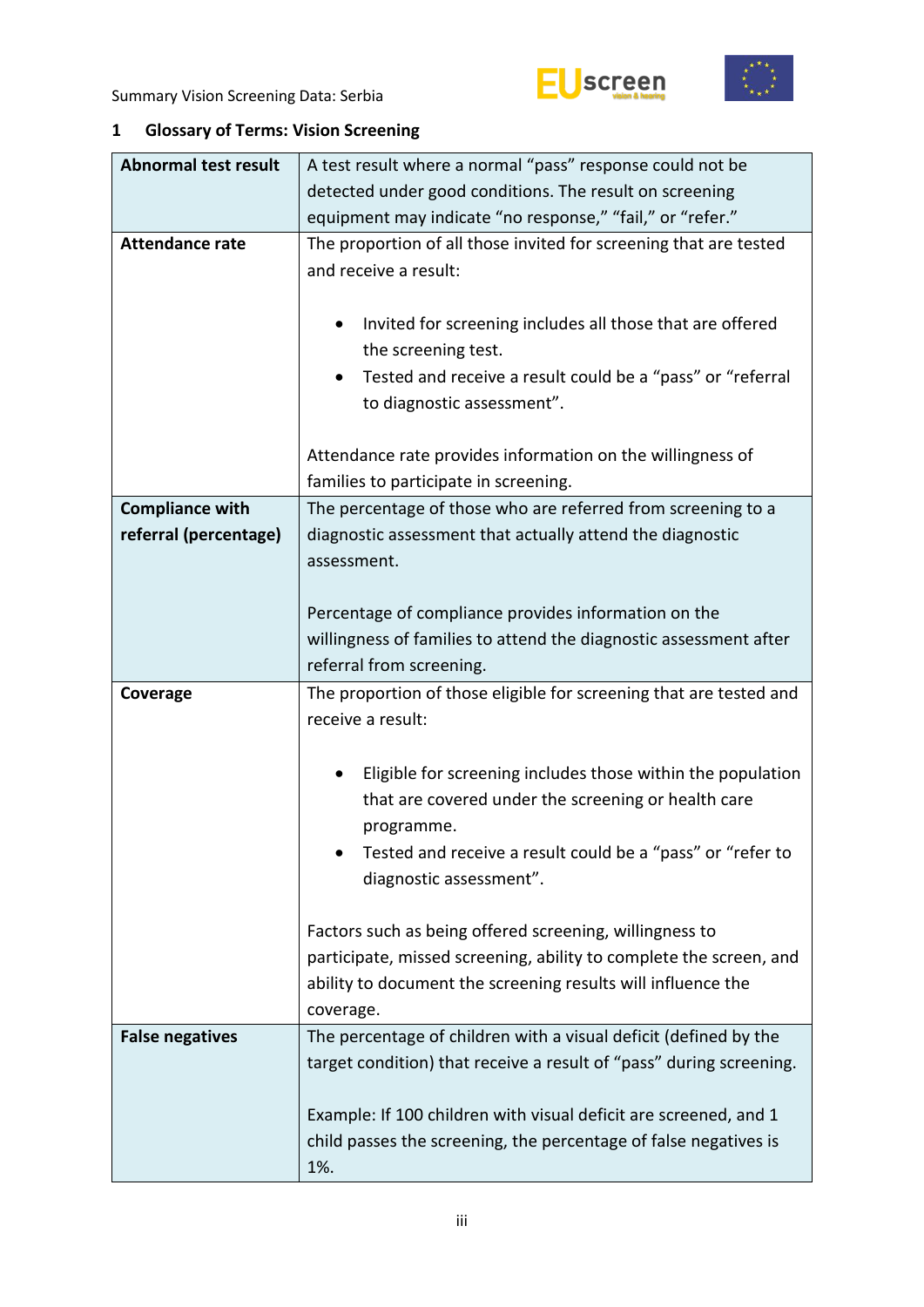



| <b>False positives</b>       | The percentage of children with normal vision that are referred                               |  |  |  |  |
|------------------------------|-----------------------------------------------------------------------------------------------|--|--|--|--|
|                              | from screening to a diagnostic assessment.                                                    |  |  |  |  |
| <b>Guidelines</b>            | Recommendations or instructions provided by an authoritative                                  |  |  |  |  |
|                              | body on the practice of screening in the country or region.                                   |  |  |  |  |
| <b>Vision screening</b>      | A person qualified to perform vision screening, according to the                              |  |  |  |  |
| professional                 | practice in the country or region.                                                            |  |  |  |  |
| <b>Inconclusive test</b>     | A test result where a normal "pass" response could not be                                     |  |  |  |  |
| result                       | detected due to poor test conditions or poor cooperation of the                               |  |  |  |  |
|                              | child.                                                                                        |  |  |  |  |
| <b>Invited for screening</b> | Infants/children and their families who are offered screening.                                |  |  |  |  |
| <b>Outcome of vision</b>     | An indication of the effectiveness or performance of screening,                               |  |  |  |  |
| screening                    | such as a measurement of coverage rate, referral rate, number of                              |  |  |  |  |
|                              | children detected, etc.                                                                       |  |  |  |  |
| Untreated amblyopia          | Those children who have not received treatment for amblyopia                                  |  |  |  |  |
|                              | due to missed screening or missed follow-up appointment.                                      |  |  |  |  |
| Persistent amblyopia         | Amblyopia that is missed by screening, or present after the child                             |  |  |  |  |
|                              | has received treatment.                                                                       |  |  |  |  |
| <b>Positive predictive</b>   | The percentage of children referred from screening who have a                                 |  |  |  |  |
| value                        | confirmed vision loss.                                                                        |  |  |  |  |
|                              |                                                                                               |  |  |  |  |
|                              | For example, if 100 babies are referred from screening for                                    |  |  |  |  |
|                              | diagnostic assessment and 10 have normal vision and 90 have a                                 |  |  |  |  |
|                              | confirmed visual defect, the positive predictive value would be                               |  |  |  |  |
|                              | 90%.                                                                                          |  |  |  |  |
| <b>Prevalence</b>            | The percentage or number of individuals with a specific disease                               |  |  |  |  |
|                              | or condition. Prevalence can either be expressed as a percentage                              |  |  |  |  |
|                              | or as a number out of 1000 individuals within the same                                        |  |  |  |  |
|                              | demographic.                                                                                  |  |  |  |  |
| Programme                    | An organised system for screening, which could be based<br>nationally, regionally or locally. |  |  |  |  |
| Protocol                     | Documented procedure or sequence for screening, which could                                   |  |  |  |  |
|                              | include which tests are performed, when tests are performed,                                  |  |  |  |  |
|                              | procedures for passing and referring, and so forth.                                           |  |  |  |  |
| <b>Quality assurance</b>     | A method for checking and ensuring that screening is functioning                              |  |  |  |  |
|                              | adequately and meeting set goals and benchmarks.                                              |  |  |  |  |
| Referral criteria            | A pre-determined cut-off boundary for when a child should be                                  |  |  |  |  |
|                              | re-tested or seen for a diagnostic assessment.                                                |  |  |  |  |
| <b>Risk babies / Babies</b>  | All infants that are considered to be at-risk or have risk-factors                            |  |  |  |  |
| at-risk                      |                                                                                               |  |  |  |  |
|                              |                                                                                               |  |  |  |  |
|                              | for vision defects/ophthalmic pathology according to the<br>screening programme.              |  |  |  |  |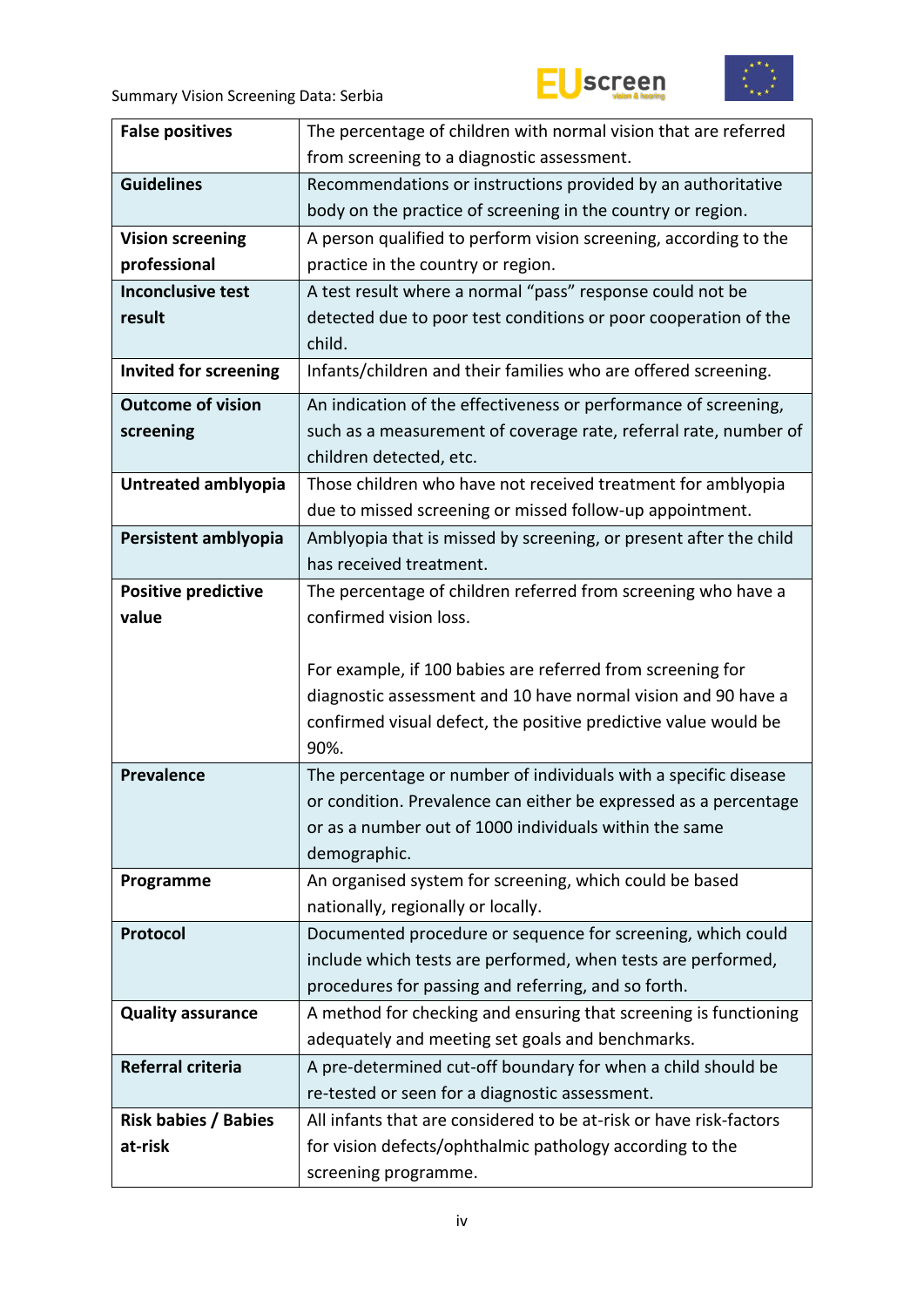



|                         | Two common risk factors are admission to the neonatal-intensive    |
|-------------------------|--------------------------------------------------------------------|
|                         | care unit (NICU) or born prematurely. However, other risk factors  |
|                         | for visual defects may also be indicated in the screening          |
|                         | programme.                                                         |
| <b>Sensitivity</b>      | The percentage of children with visual defects that are identified |
|                         | via the screening programme.                                       |
|                         |                                                                    |
|                         | For example, if 100 babies with visual defects are tested, and 98  |
|                         | of these babies are referred for diagnostic assessment and 2 pass  |
|                         | the screening, the sensitivity is 98%.                             |
| <b>Specificity</b>      | The percentage of children with normal vision that pass the        |
|                         | screening.                                                         |
|                         |                                                                    |
|                         | For example, if 100 babies with normal vision are tested, and 10   |
|                         | of these babies are referred for diagnostic assessment and 90      |
|                         | pass the screening, the specificity is 90%.                        |
| <b>Target condition</b> | The visual defect you are aiming to detect via the screening       |
|                         | programme.                                                         |
| Well, healthy babies    | Infants who are not admitted into the NICU or born prematurely     |
|                         | (born after a gestation period of less than 37 weeks).             |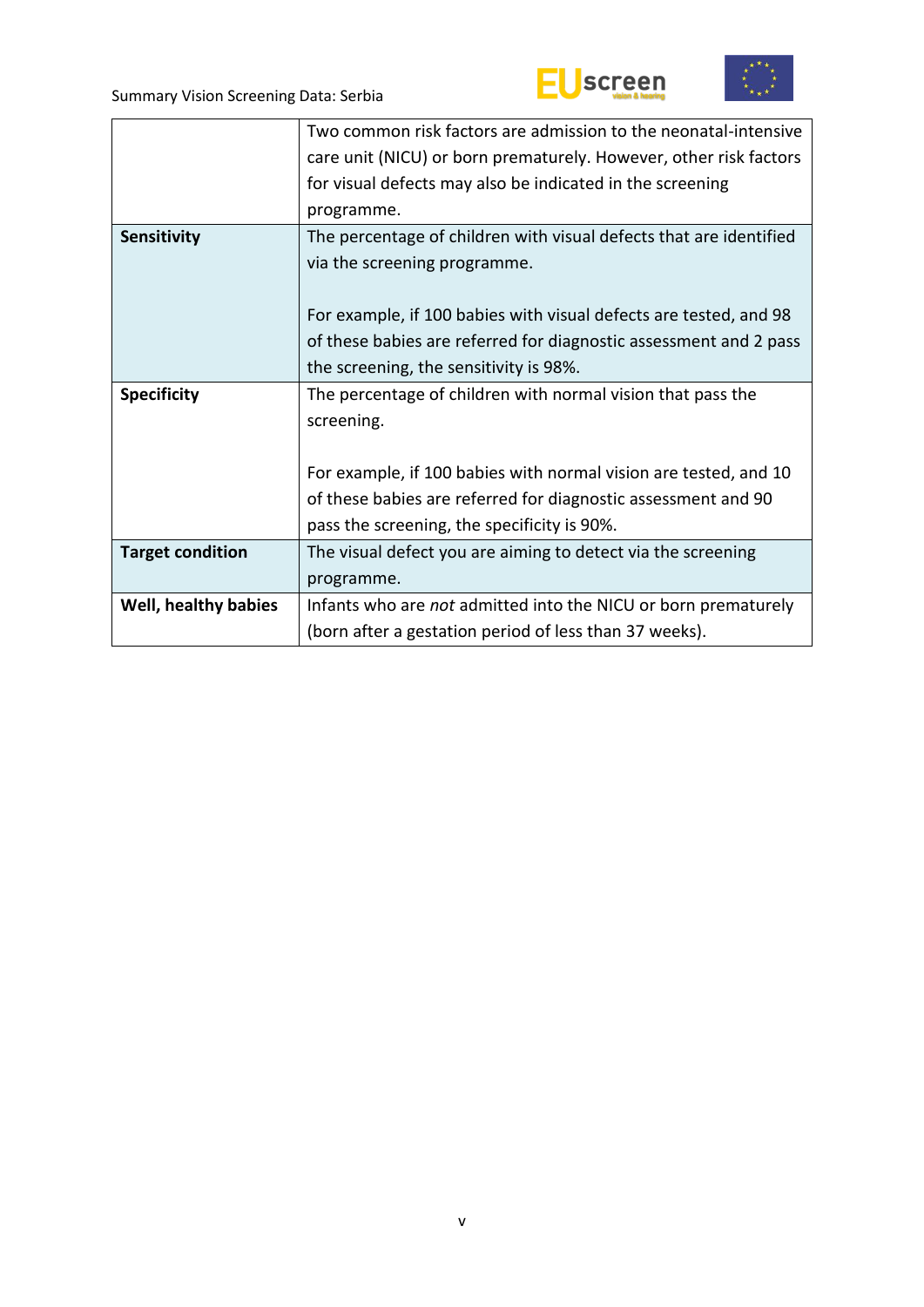



<span id="page-5-0"></span>**2 Abbreviations ACT** Alternating Cover Test **AR** Autorefraction **AS** Automated Screening **CT** Cover Test **CV** Colour Vision **EI** Eye Inspection **EM** Eye Motility **Fix** Fixation **GDP** Gross Domestic Product **GP** General Practitioner **Hir** Hirschberg **NICU** Neonatal-intensive care unit **PM** Pursuit Movements **PPP** Purchasing Power Parity **PR** Pupillary Reflexes **RE** Retinal Examination **ROP** Retinopathy of Prematurity **RR** Red Reflex Testing **SV** Stereopsis **VA** Visual Acuity **WHO** World Health Organisation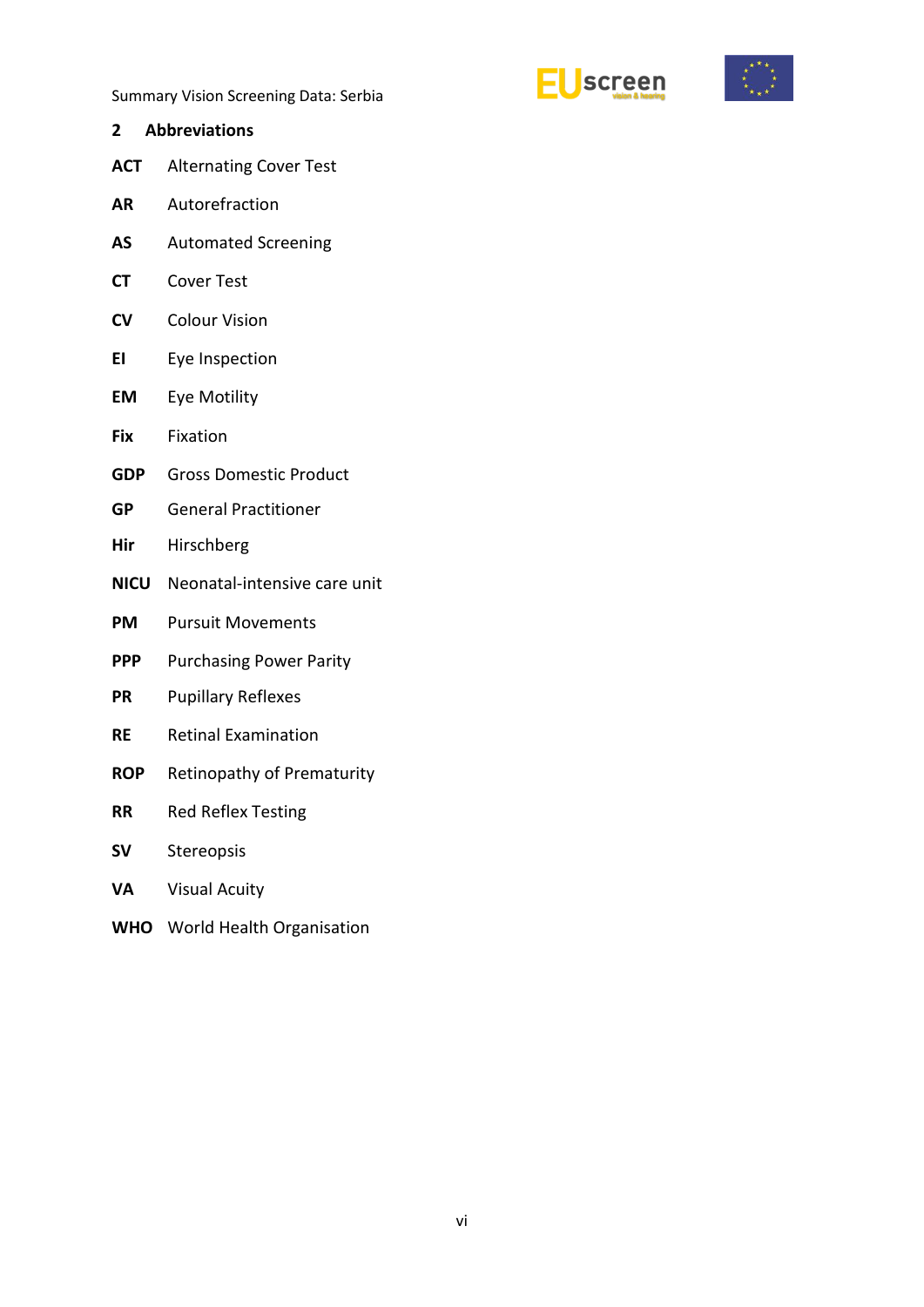



#### <span id="page-6-0"></span>**3 Population and Healthcare Overview**

The population of Serbia is 7,022,268 (World Bank, 2018a) and birth rate is estimated at 9.2 births/1,000 population in 2016 (World Bank, 2018b).The change in population and birth rate from 1990 to 2017 is shown in Figure 1, graphs A and B respectively.

Serbia had a reported population density of 80 people per square kilometre in 2017 and this has risen from 87 people per square kilometre in 1990 (World Bank, 2018c). In terms of healthcare facilities, the total density of hospitals in 2013 was 1.09 per 100,000 population (WHO, 2016a). Infant mortality in 2017 was estimated at 5 deaths/1,000 live births in total (World Bank, 2018d).

The average life expectancy in Serbia is estimated at 75 years (World Bank, 2018e), with a death rate 14.3 deaths/1,000 population in 2016 (World Bank, 2018f). Serbia has a gross national income per capita (PPP int. \$, 2013) of \$12,000 (WHO, 2016b). The estimated total expenditure on health per capita in 2014 was \$1,312 (Intl \$) and the total expenditure on health in 2014 as percentage of GDP was 10.4% (WHO, 2016b).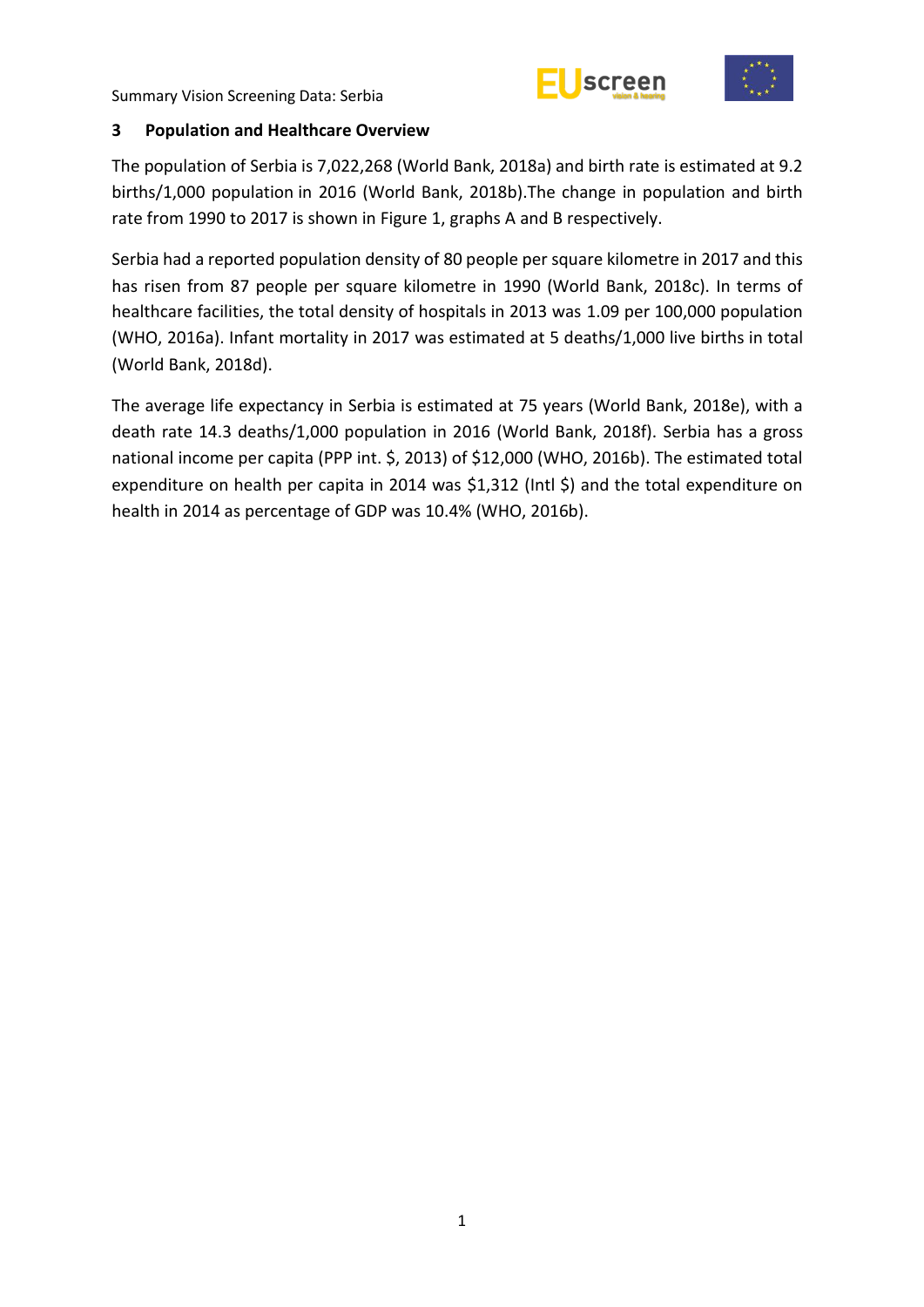

*Figure 1: Change in the Total Population and Birth Rate in Serbia between 1990 and 2017*



*Source: Information sourced from World Bank (2018)*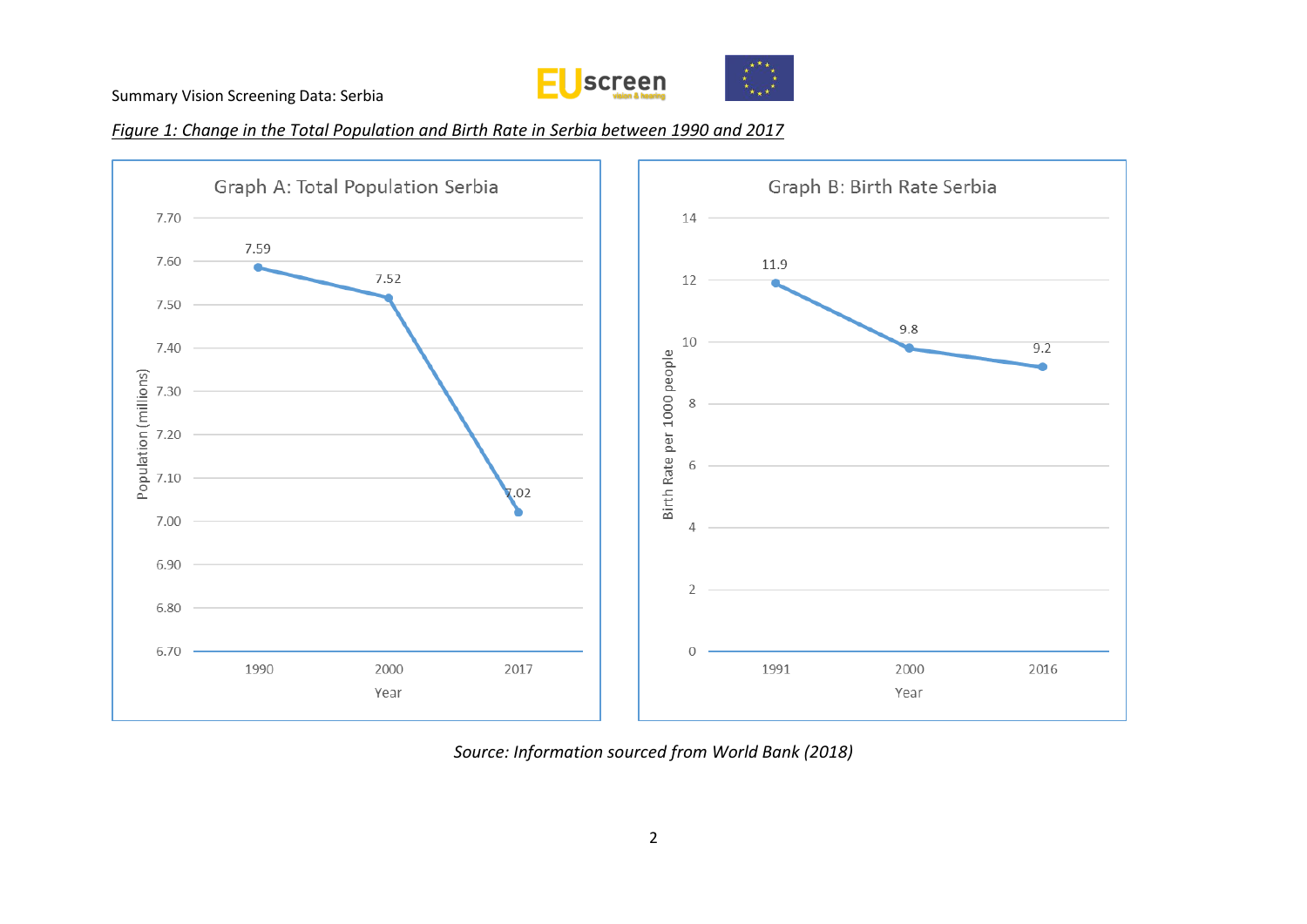#### <span id="page-8-0"></span>**4 Vision Screening Commissioning and Guidance**

Vision screening is organised nationally, with no regional variations. It is estimated to have been set-up in 1950 and changed in 2010 to remove vision screening in children aged 2 to 3 years. The programme is funded through health insurance and is embedded within a general preventative child healthcare screening system. The content of vision screening is decided upon by the National Advisory Board for Health Protection for Women, Children and Youth. The national guidelines for vision screening are reviewed every 10 years with the revisions decided upon by the National Advisory Board for Health Protection for Women, Children and Youth. There are no methods for quality monitoring for vision screening imposed by the government.

In Serbia, the professionals who perform vision screening include paediatricians, ophthalmologists, orthoptists and nurses, depending on the age of the child. There are approximately 85 ophthalmologists per million population. No other general professionals have been identified who could deliver vision screening with additional training. There is no specific training to perform vision screening for professionals, instead, paediatricians and ophthalmologists are trained during residency and orthoptists are trained during their academic studies. Training is regularly updated, monitored and revalidated, but only training for paediatricians, ophthalmologists and orthoptists is certified. Nurses are trained by ophthalmologists. At present, the majority of registered nurses do not have any formal ophthalmological education, or any specific training; they are trained by individual ophthalmologists to examine visual acuity accurately.

There has been one piece of research concerning the vision screening programme in Serbia;, an oral presentation at 14<sup>th</sup> Congress of Ophthalmologists of Serbia, 2013, titled: Importance of preventive ophthalmological examination in 5<sup>th</sup> year before obligatory entry in preschool institution (Rogošić. et al., 2013). This was published as abstract in Serbian language. This does not include a cost-effectiveness analysis.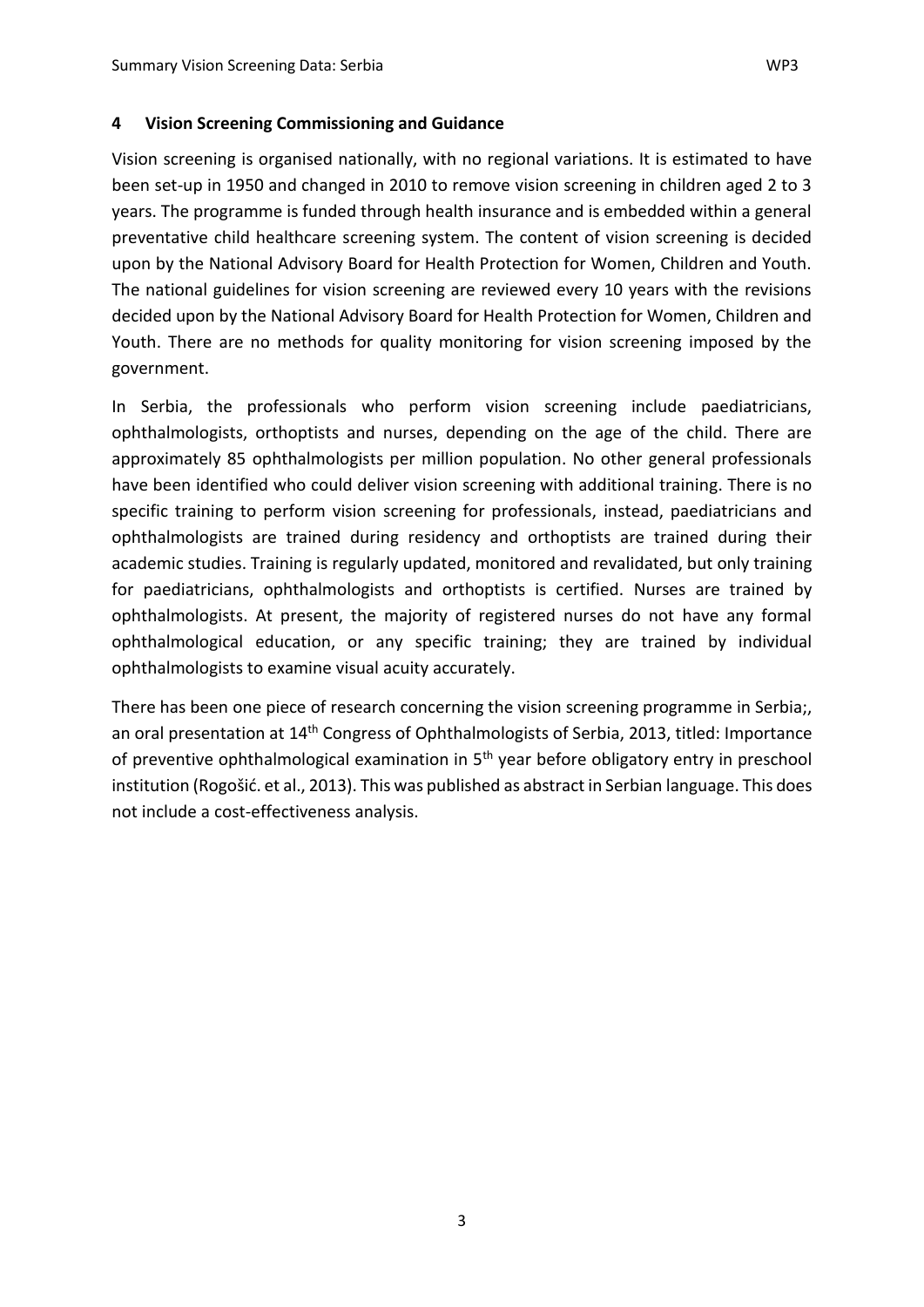#### <span id="page-9-0"></span>**5 Screening programme**

In Serbia, the target conditions screened for by vision screening are retinopathy of prematurity, congenital eye defects, amblyopia and strabismus. The health care professionals delivering vision screening, venue for screening and tests used vary depending on the age of the child as shown in Tables 1, 2 and 3 respectively. Specific details of the screening offered within each age group are described more fully in sections 5.1 to 5.4 below.

# <span id="page-9-1"></span>*5.1 Vision screening - Preterm babies*

Preterm babies aged up to 3 months are screened by a paediatrician and ophthalmologist in a hospital, at birth before discharge, a child healthcare centre, or a private clinic; dependent upon parental preference of private or public setting. The sequence of testing is as follows: a paediatrician will perform an eye inspection, fixation, eye motility, pursuit movements, Hirschberg test and pupillary reflexes. If there is a suspicion or detection of any problem(s), the child is referred to a child healthcare centre or private practice to see an ophthalmologist. Preterm babies of a birth weight less than 2000 grams, or less than 37 gestational weeks are examined by an ophthalmologist in maternity hospitals in regional centres with a complete ophthalmological examination, including fundus examination. These babies are referred by a paediatrician for follow up in public or a private setting if the parents prefer.

## <span id="page-9-2"></span>*5.2 Vision screening - Birth to 3 months*

Well, healthy babies aged up to 3 months are screened by either an ophthalmologist or paediatrician in either a child healthcare centre or a private clinic; this is based on parental preference whether they attend public or private setting. Screening tests include eye inspection, fixation, ocular motility including pursuit eye movements, Hirschberg test, and pupillary reflexes. These tests are conducted by the paediatrician and if the child has a white pupil they are referred to an ophthalmologist to perform a fundus examination. A child is referred to an ophthalmologist after one abnormal or inconclusive test result.

# <span id="page-9-3"></span>*5.3 Vision screening - 3 months to 36 months*

Children aged 3 to 36 months are screened by a paediatrician in either a child healthcare centre or a private clinic. Screening tests include eye inspection, fixation, eye motility, Hirschberg test, pursuit movements, pupillary reflexes, cover test, alternating cover test and stereopsis using Lang I test. Children are screened at every general screening visit. Children are referred to an ophthalmologist if there is any suspected or detected eye problem.

#### <span id="page-9-4"></span>*5.4 Vision screening - 36 months to 7 years*

Children aged between 36 months and 7 years are screened by an ophthalmologist at child healthcare centres and in some cases at kindergartens between the ages of 3 to 4 years. Not all children attend kindergarten. Screening tests include eye inspection, red reflex testing, eye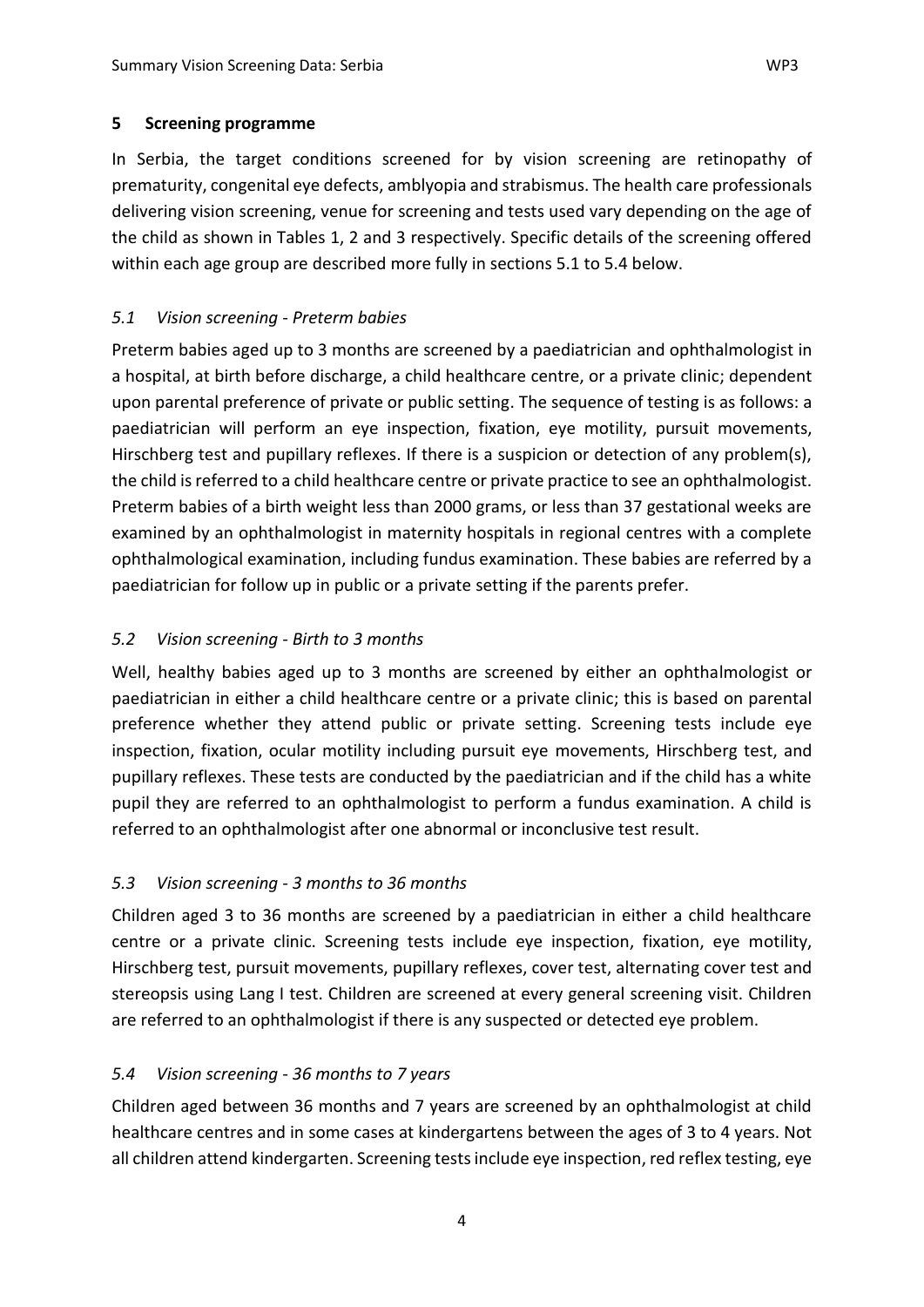motility including pursuit movements, Hirschberg test, pupillary reflexes, cover test, alternating cover test, stereopsis using Lang I or Randot test, and visual acuity measurement. Visual acuity is measured using the Snellen chart (range: 0.1 to 1.0 or 1.25 decimal). It is measured for the first time at 3 to 4 years of age, then again at 6 to 7 years of age, and once more at 13 to 14 years of age. Visual acuity is measured by nurses and orthoptists, with two inconclusive or abnormal test results determining referral to an ophthalmologist for further diagnostic examination. Referral criteria necessitating further diagnostic examination is suggested as a low VA for the age of the child, which includes:

- VA of less than 0.5 decimal (0.3 logMAR, 6/12 Snellen) at 5 years or less
- VA of less than 0.8 decimal (0.1 logMAR, 6/7.5 Snellen) at 6-7 years
- VA of less than 1.0 decimal (0.0 logMAR, 6/6 Snellen) at 13 to 14 years

Other referral criteria include manifest strabismus, or any other significant pathological condition.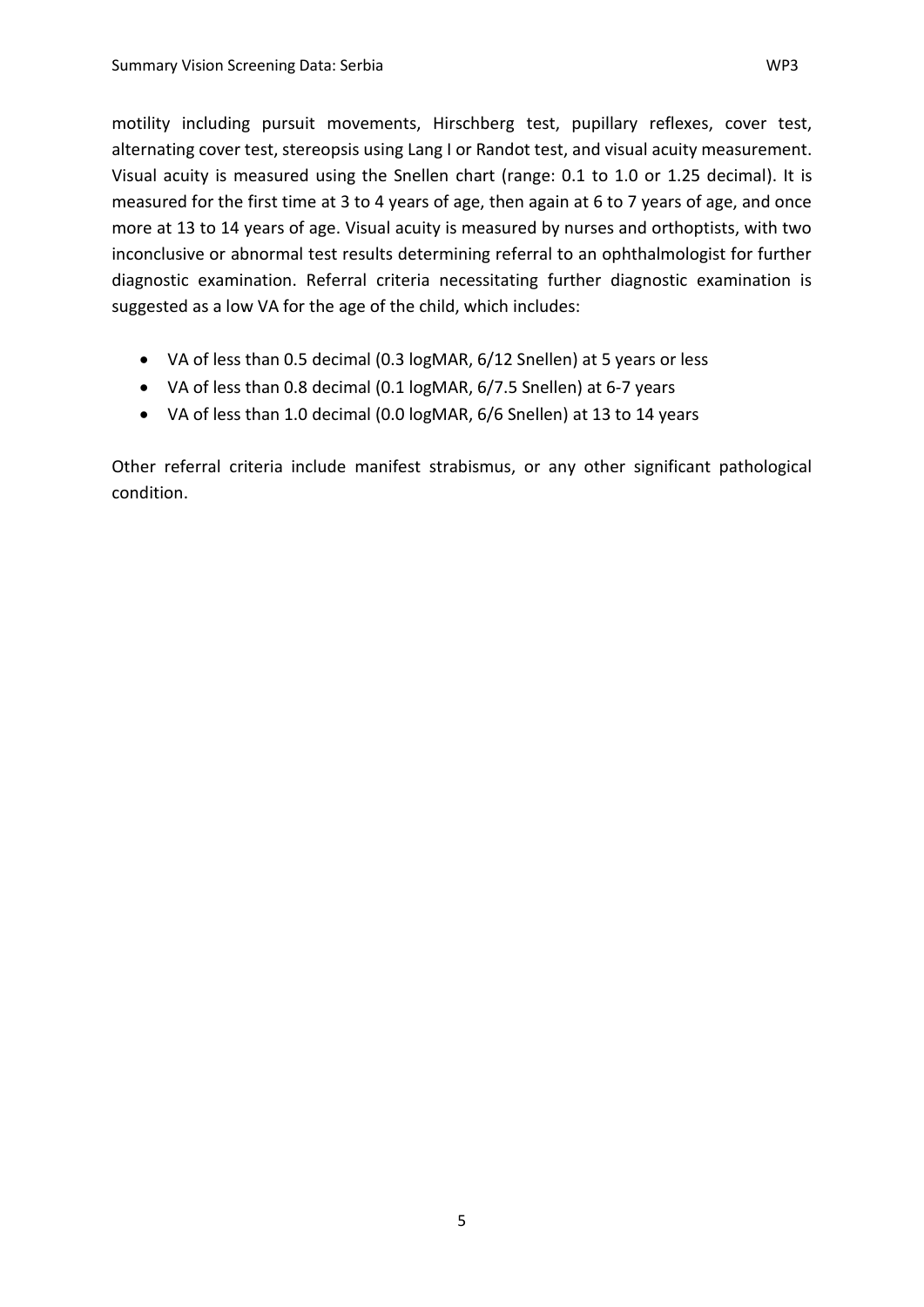| Table 1        | Ophthalmologist | Paediatrician  |
|----------------|-----------------|----------------|
| Preterm babies | $\checkmark$    | $\checkmark$   |
| 0 to 3 months  | $\checkmark$    | $\checkmark$   |
| 3 to 36 months | $\pmb{\times}$  | ✓              |
| 3 to 7 years   | $\checkmark$    | $\pmb{\times}$ |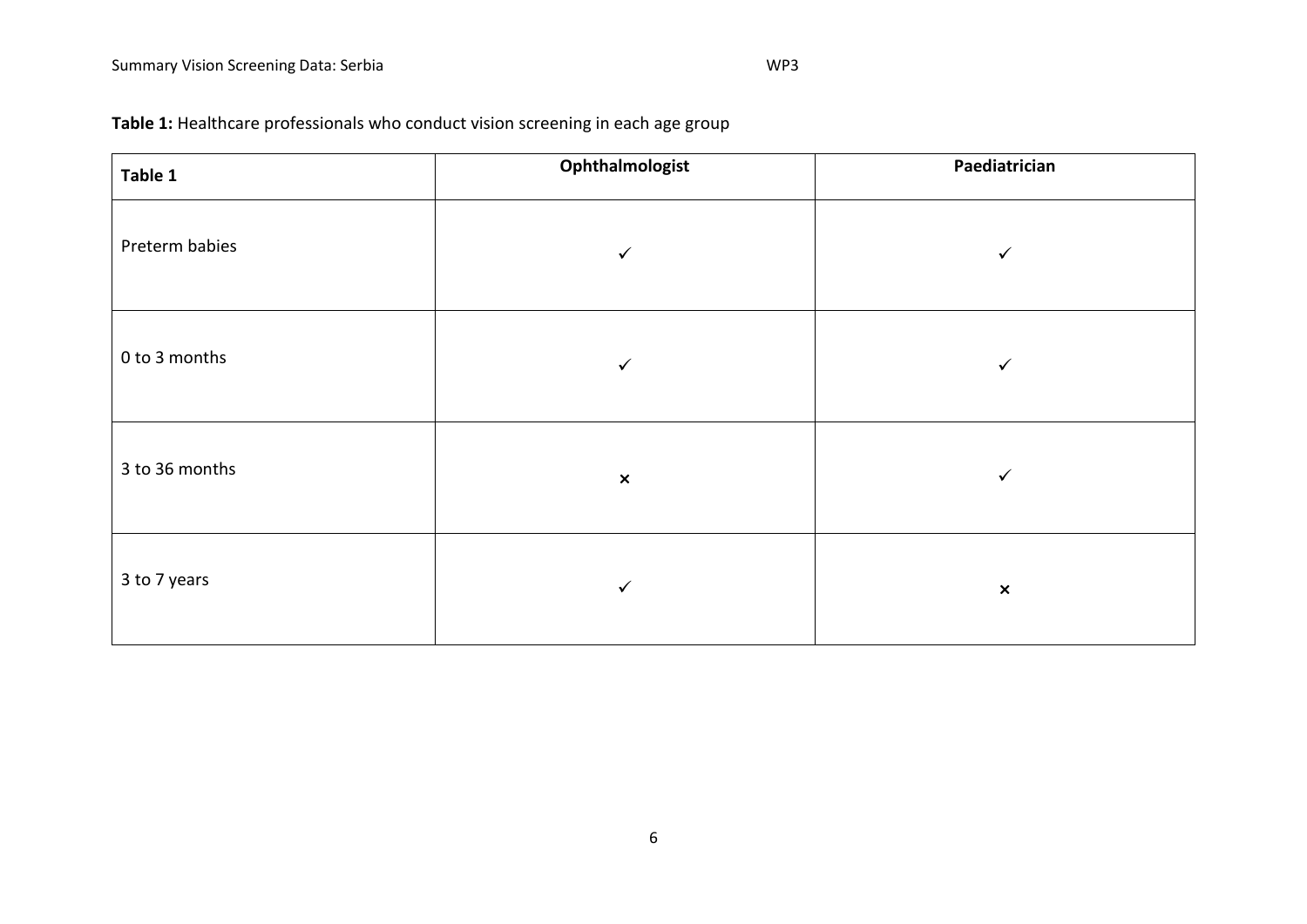**Table 2**

| screening tests used in vision screening for each age group |           |    |     |           |           |    |            |           |           |  |
|-------------------------------------------------------------|-----------|----|-----|-----------|-----------|----|------------|-----------|-----------|--|
| Fix                                                         | <b>RR</b> | EM | Hir | <b>PM</b> | <b>PR</b> | СT | <b>ACT</b> | <b>VA</b> | <b>SV</b> |  |
|                                                             |           |    |     |           |           |    |            |           |           |  |

| Preterm<br>babies    | $\checkmark$ | $\checkmark$   | $\pmb{\times}$ | $\checkmark$ | $\checkmark$ | $\checkmark$ | $\checkmark$ | $\pmb{\times}$ | $\pmb{\times}$ | $\boldsymbol{\mathsf{x}}$ | $\boldsymbol{\mathsf{x}}$ |
|----------------------|--------------|----------------|----------------|--------------|--------------|--------------|--------------|----------------|----------------|---------------------------|---------------------------|
| $0$ to $3$<br>months | $\checkmark$ | $\checkmark$   | $\pmb{\times}$ | $\checkmark$ | $\checkmark$ | $\checkmark$ | $\checkmark$ | $\pmb{\times}$ | $\pmb{\times}$ | $\pmb{\times}$            | $\pmb{\times}$            |
| 3 to 36<br>months    | $\checkmark$ | $\checkmark$   | $\pmb{\times}$ | $\checkmark$ | $\checkmark$ | $\checkmark$ | $\checkmark$ | $\checkmark$   | $\checkmark$   | $\boldsymbol{\mathsf{x}}$ |                           |
| $3$ to $7$<br>years  | $\checkmark$ | $\pmb{\times}$ | $\checkmark$   | $\checkmark$ | $\checkmark$ | $\checkmark$ | $\checkmark$ | $\checkmark$   | $\checkmark$   | $\checkmark$              |                           |

*Key: EI: Eye Inspection; Fix: Fixation; RR: Red Reflex Testing; EM: Eye Motility; Hir: Hirschberg; PM: Pursuit Movements; PR: Pupillary Reflexes; CT: Cover Test; ACT: Alternating Cover Tests; VA: Visual Acuity; SV: Stereoacuity test.*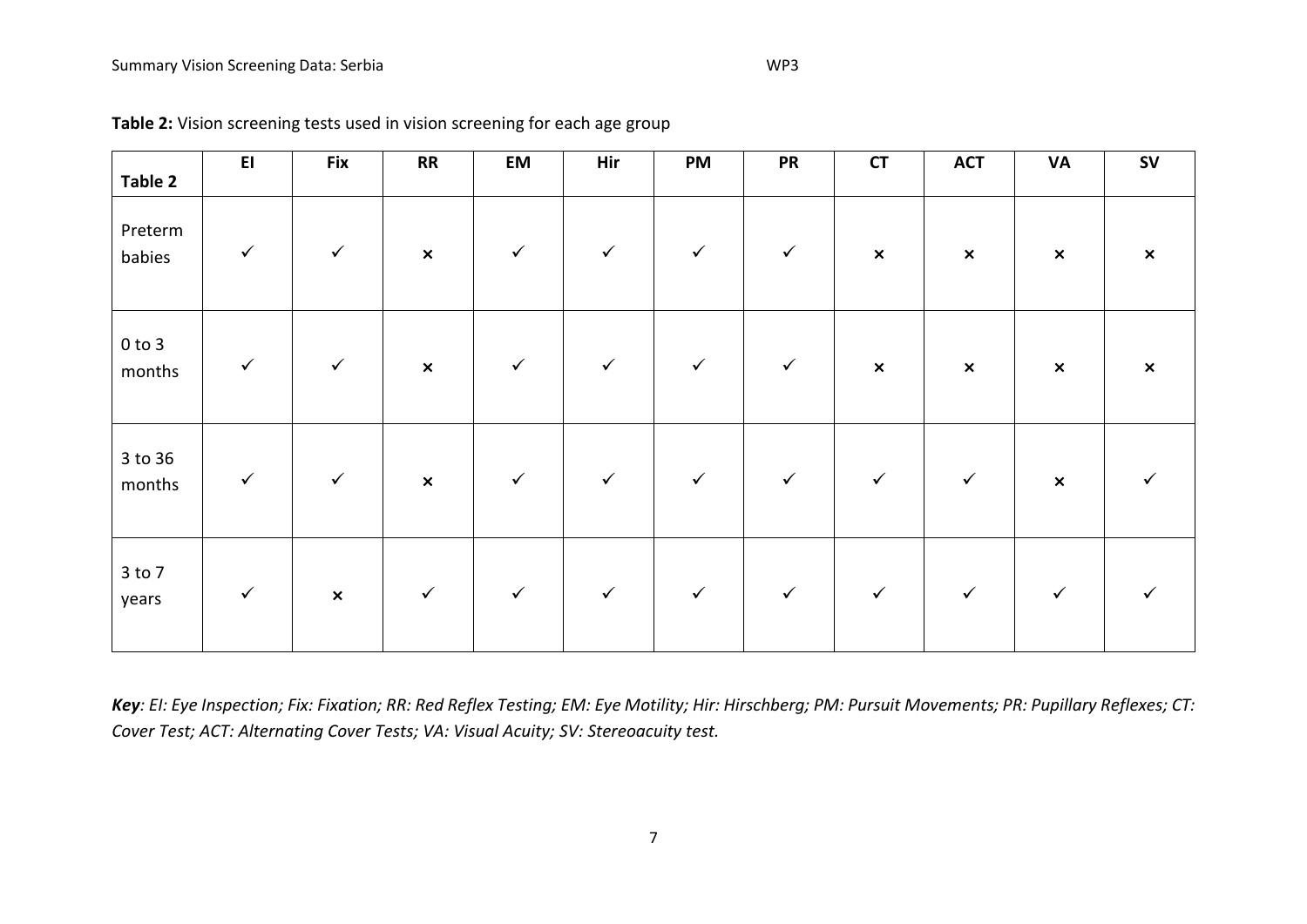**Table 3:** Location of vision screening for each age group

| Table 3        | Hospital       | Kindergarten   | <b>Child Healthcare Centre</b> | <b>Private Clinic</b> |
|----------------|----------------|----------------|--------------------------------|-----------------------|
| Preterm babies | $\checkmark$   | $\pmb{\times}$ | $\checkmark$                   | ✓                     |
| 0 to 3 months  | $\pmb{\times}$ | $\pmb{\times}$ | $\checkmark$                   | $\checkmark$          |
| 3 to 36 months | $\pmb{\times}$ | $\pmb{\times}$ | $\checkmark$                   | ✓                     |
| 3 to 7 years   | $\pmb{\times}$ | $\checkmark$   | $\checkmark$                   | $\checkmark$          |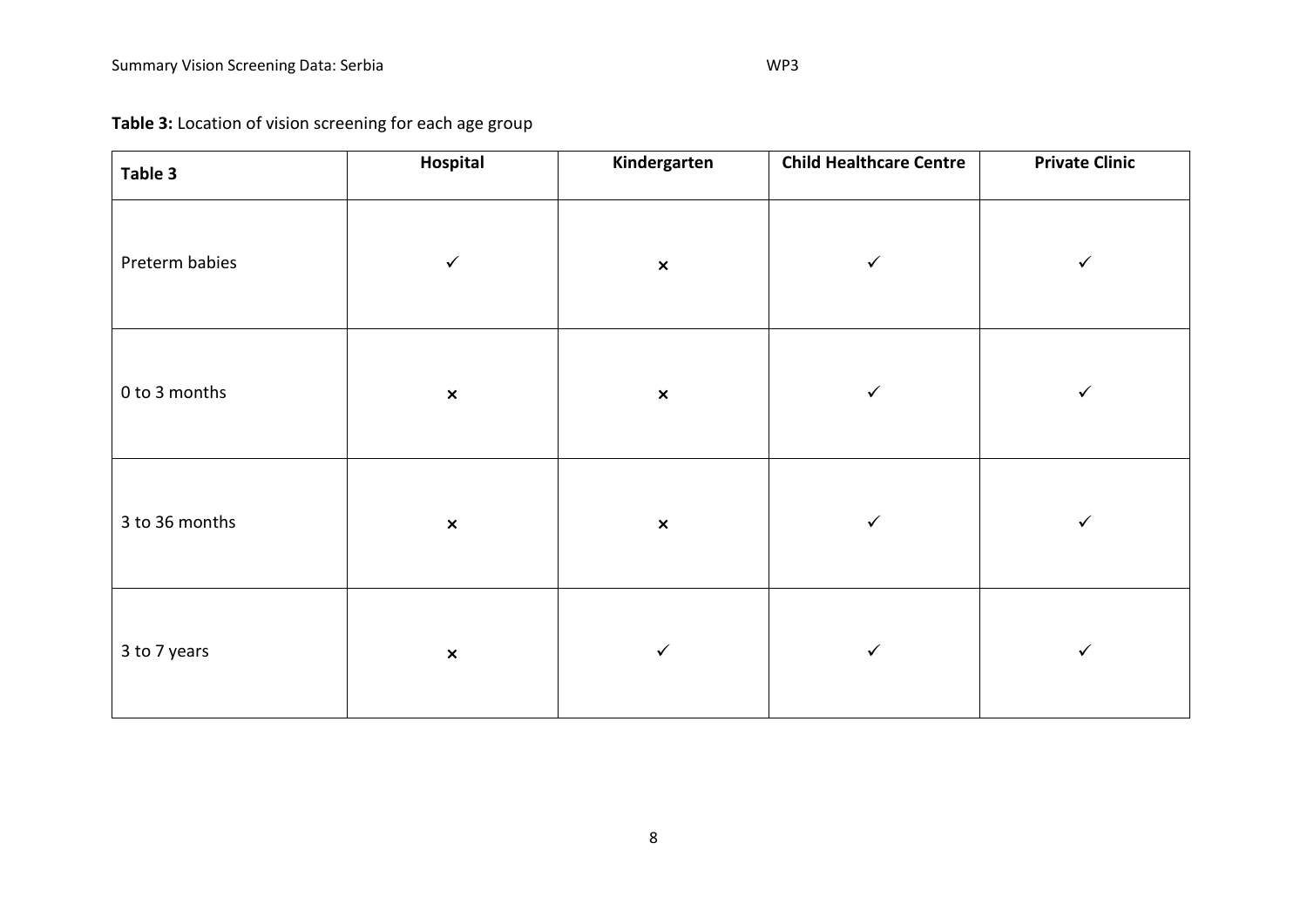<span id="page-14-0"></span>Automated vision screening is achieved using handheld, portable devices designed to detect presence of refractive error in infants from 6 months of age. It provides objective results and is used to detect amblyopic risk factors. This differs from other methods used to screen children for amblyopia which focus on detection of the actual condition and the resulting visual loss. There is no automated vision screening conducted in Serbia.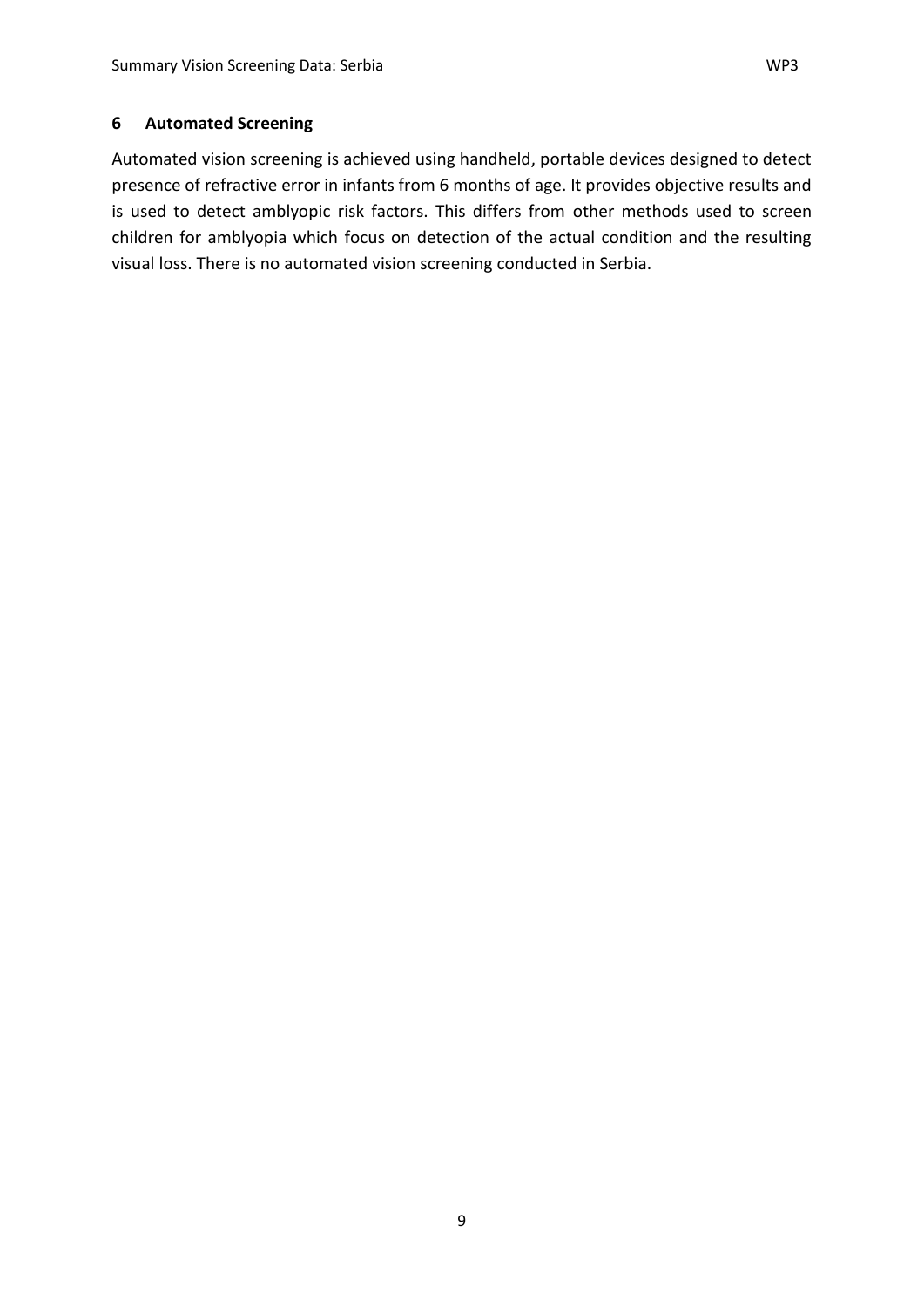<span id="page-15-0"></span>There are two schools in Serbia for blind or severely visually impaired children. One school caters for 5 preschool children and 138 primary school children; the other caters for 135 children. The costs per child for these schools are not known. There is special support for visually impaired children who attend regular primary school, for example magnifying glasses. Where possible, Serbia try to incorporate visually impaired children into regular mainstream primary schools. Public health insurance pays up to 36000 RSD (approximately300 Euros) for magnifying glasses.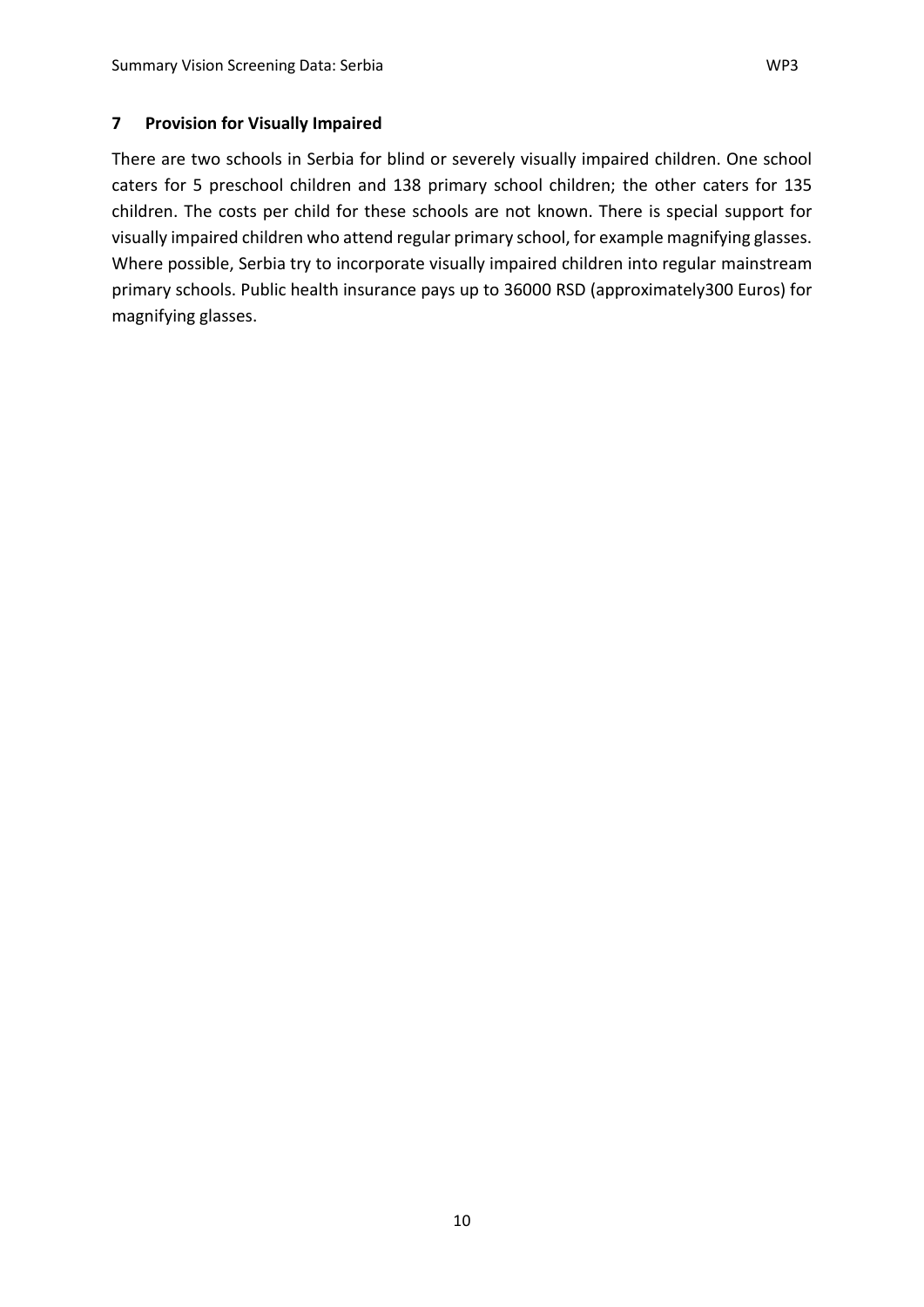## <span id="page-16-1"></span><span id="page-16-0"></span>*8.1 Prevalence/Diagnosis*

The prevalence of treated amblyopia, by the age of 7 years, is estimated to be 2%. The prevalence of persistent amblyopia (missed by screening or failed treatment), by the age of 7 years, is estimated to be 0.5%. The prevalence of strabismus is estimated as 2.5% by the age of 5 years. There is no data available concerning the incidence of the four types of amblyopia (strabismic, refractive, combined mechanism and deprivation) per age per year.

# <span id="page-16-2"></span>*8.2 Coverage*

All children are invited for vision screening by the paediatrician during a health visit, or by letter. The coverage of vision screening is estimated as 35% for children aged 3-4 years and this rises to 100% for children by the age of 7 years, which is obligatory for primary school entrance at this age (Rogošić et al., 2013). There is no data available relating to the percentage of compliance with referral after an abnormal screening test result, this is due to there being no registration or documentation of non-compliance with referral.

## <span id="page-16-3"></span>*8.3 Screening evaluation*

The percentage of false negative referrals is not available, however this is stated as being "rare". The percentage of false positive referrals is estimated as 20% and the positive predictive value of a refer result after vision screening is estimated as 80%. The sensitivity and specificity of vision screening is not known.

#### <span id="page-16-4"></span>*8.4 Treatment success*

The percentage of infants treated for congenital eye disorders is not known, however, the percentage of children treated for strabismus before the age of 7 years is estimated at 2.5%. The percentage of children treated for amblyopia, after being screened, is estimated at 0.5% and this rises to 3.5% of all children, irrespective of screening.

Ophthalmologists are the only professionals who prescribe glasses to children up to the age of 7 years. Other treatment options include patching, penalisation with glasses, atropine and cataract surgery as required. All eligible children are offered treatment.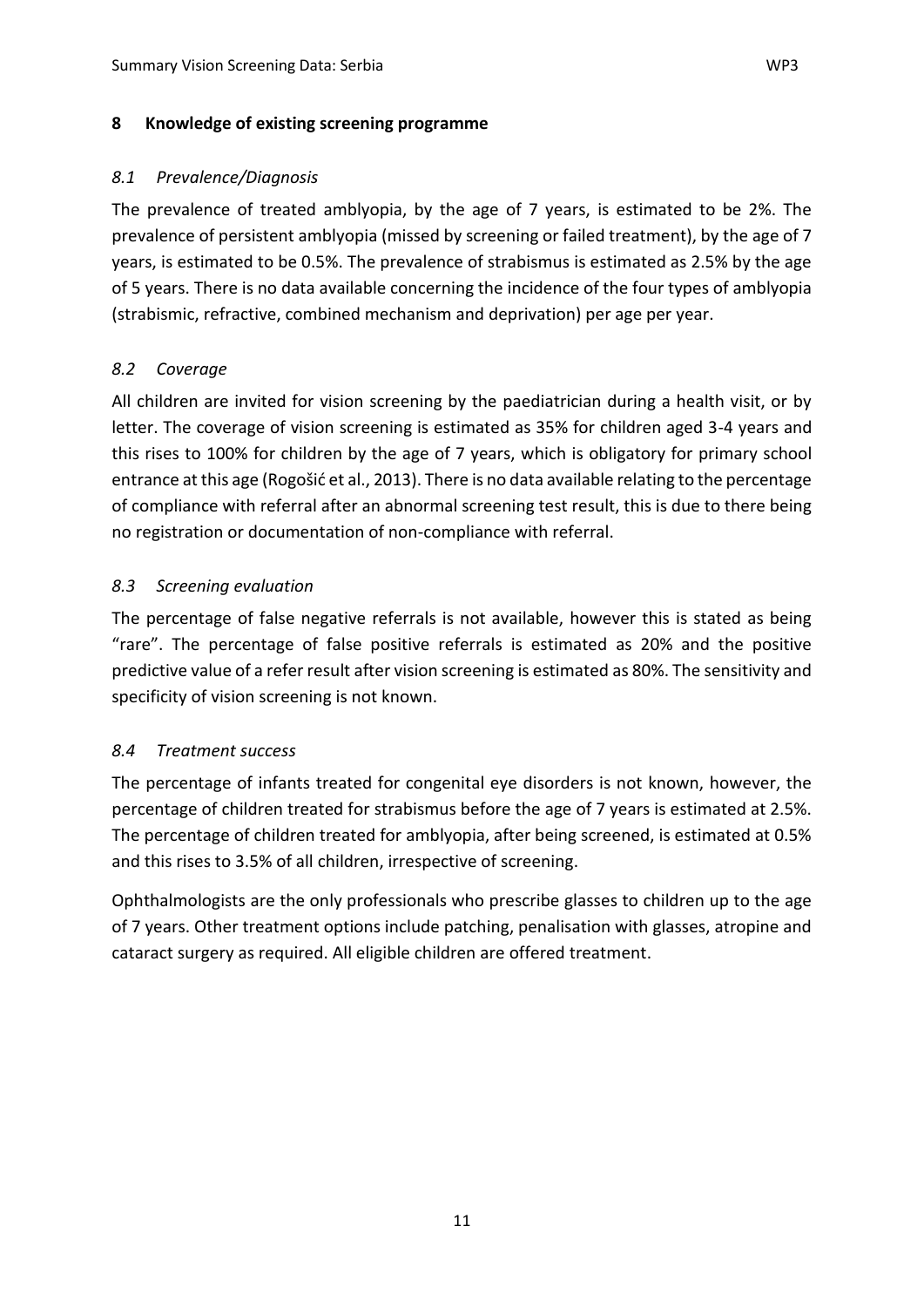#### <span id="page-17-0"></span>**9 Costs of vision screening in children**

#### <span id="page-17-1"></span>*9.1 Cost of vision screening*

There is no data concerning the costs of vision screening.

#### <span id="page-17-2"></span>*9.2 Cost of treatment for amblyopia*

There is no data pertaining to the costs of treatment for amblyopia.

#### <span id="page-17-3"></span>*9.3 Cost of Treatment for strabismus*

There is no data regarding the costs of treatment for strabismus.

# <span id="page-17-4"></span>*9.4 Cost of treatment for cataract*

There is no data about the costs of cataract treatment.